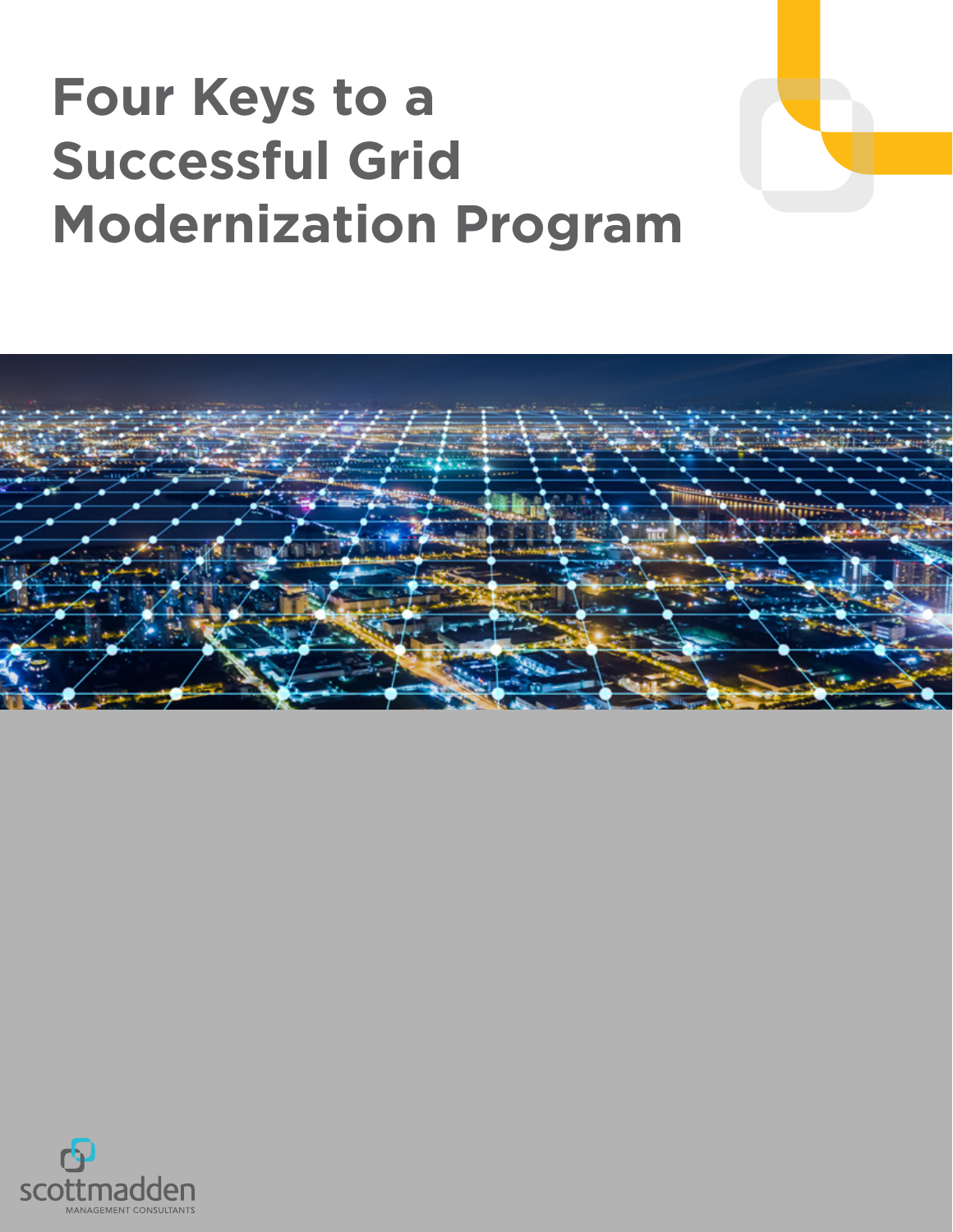Transformative shifts in customer expectations, advances<br>
in technology, and changes to the generation mix are<br>
driving utilities to reassess how they plan and operate<br>
their grids and whether they have the appropriate set in technology, and changes to the generation mix are driving utilities to reassess how they plan and operate their grids and whether they have the appropriate set lawmakers, governors, and regulators are layering policy objectives on top of these trends, often with mandates for the procurement or integration of clean or distributed energy resources (DER). Spurred by this combination of drivers, often labeled "grid modernization," utilities are wrestling with key questions, such as:

- What do we need our future grid to be capable of doing?
- What investments are needed to provide those capabilities?
- How can those investments benefit and engage our customers?
- How do we justify the investments?

Answers to these questions are non-trivial, but if the responses are well-executed, they can establish a foundation for the continued growth and capability of a utility's transmission and distribution (T&D) infrastructure. In our experience, there are four keys to success for developing and gaining regulatory approval for a grid modernization plan:

#### **1. Link overarching objectives to both desired utility capabilities and customer benefits**

With such big picture questions to tackle, grid modernization can be a sweeping topic. To avoid "boiling the ocean," it is important to establish up front what is hoped to be achieved in developing a grid modernization plan. Engaging stakeholders to understand their needs is an important early step in establishing grid modernization objectives. These high-level objectives could include traditional aims, like improved reliability and safety, or could also focus on the integration of clean and distributed sources of energy. The objectives should be both sufficiently ambitious and customer-oriented. This means that they cannot be met with current capabilities and will deliver clear customer benefits upon achieving the objectives. Once the gaps in capabilities and alignment between objectives and customer benefits are known, utilities can determine which investments fill the gaps. Early stage investments may focus on the foundational infrastructure needed

#### **How to Best Pair Grid Modernization with Renewable Generation?**

Determining the interplay between DERs and grid modernization investments is an important early step in establishing a grid modernization road map. Higher levels of anticipated DER adoption will prioritize investments that provide greater grid edge visibility and control (e.g., distributed energy resource management systems or localized voltage controllers). **[If the utility prefers to meet](https://www.scottmadden.com/insight/shaping-a-path-toward-high-renewable-penetration-a-comparison-of-utility-scale-and-distributed-renewables/)  [clean energy objectives through a more centralized, utility](https://www.scottmadden.com/insight/shaping-a-path-toward-high-renewable-penetration-a-comparison-of-utility-scale-and-distributed-renewables/)[scale vision](https://www.scottmadden.com/insight/shaping-a-path-toward-high-renewable-penetration-a-comparison-of-utility-scale-and-distributed-renewables/)**, the grid modernization plan may instead include elements of large-scale renewable integration, such as community solar programs, targeted transmission upgrades, or adding inverter controls to existing utility solar arrays.

to provide a host of capabilities, such as advanced metering infrastructure (AMI), telecommunication infrastructure, or data analytics platforms, which can be applied to a number of different applications. Ultimately, the intent is to provide benefits in a layered manner, with successive investments leveraging those that precede them. By doing so, the utility will be in a position to clearly articulate how proposed investments will provide benefits to customers in both the near and long term.

#### **2. Use the appropriate cost-justification methodology**

Once a set of proposed investments is identified and clearly linked to the objectives and customer benefits, the next step is to demonstrate the prudency of the investment. Historically, utilities have used a set of design standards necessary to ensure safe and reliable service and then selected the least-cost, best-fit investment that met those standards. In some cases, this approach can be used for grid modernization investments as well; though in others, a net benefit to customers must be achieved for the investment to be considered prudent. The Department of Energy's DSPx framework (shown below) attempts to clarify the distinction between these types of investments, and it has been used in Hawaiian Electric Company's (HECO) grid modernization filing. Categorizing grid modernization investments into these groupings with the accompanying rationale establishes the hurdle individual investments must pass for inclusion in the portfolio.

*Figure 1: Cost-Benefit Framework – Adapted from HECO's Grid Modernization Filing<sup>1</sup>*

| <b>Least-Cost, Best-Fit</b>                                                                                                                                                                                                                                      | <b>Positive Business Case/Value</b>                                                                                                            |
|------------------------------------------------------------------------------------------------------------------------------------------------------------------------------------------------------------------------------------------------------------------|------------------------------------------------------------------------------------------------------------------------------------------------|
| <b>Standards and Safety Compliance</b>                                                                                                                                                                                                                           | <b>Net Benefits</b>                                                                                                                            |
| • Grid expenditures required to ensure reliable operations<br>or comply with service quality and safety standards,<br>including both ongoing asset management replacement<br>of aging and failing infrastructure and relevant grid<br>modernization technologies | • Expenditures that are not required for standards and<br>safety compliance or policy but would provide positive<br>net benefits for customers |
| <b>Policy Compliance</b>                                                                                                                                                                                                                                         | <b>Self-Supporting</b>                                                                                                                         |
| • Expenditures that are needed to comply with state policy<br>goals, like the renewable portfolio standard, or direction to<br>interconnect and enable customer adoption of DERs                                                                                 | • Expenditures incurred for a specific customer (e.g.,<br>interconnection) with costs directly assigned to those<br>specific customers         |
| <b>Mandatory</b>                                                                                                                                                                                                                                                 | <b>Discretionary</b>                                                                                                                           |

1. *Modernizing Hawaii's Grid For Our Customer*s, Hawaiian Electric Companies, August 29, 2017, p. 42

2 | ScottMadden, Inc. | Four Keys to a Successful Grid Modernization Program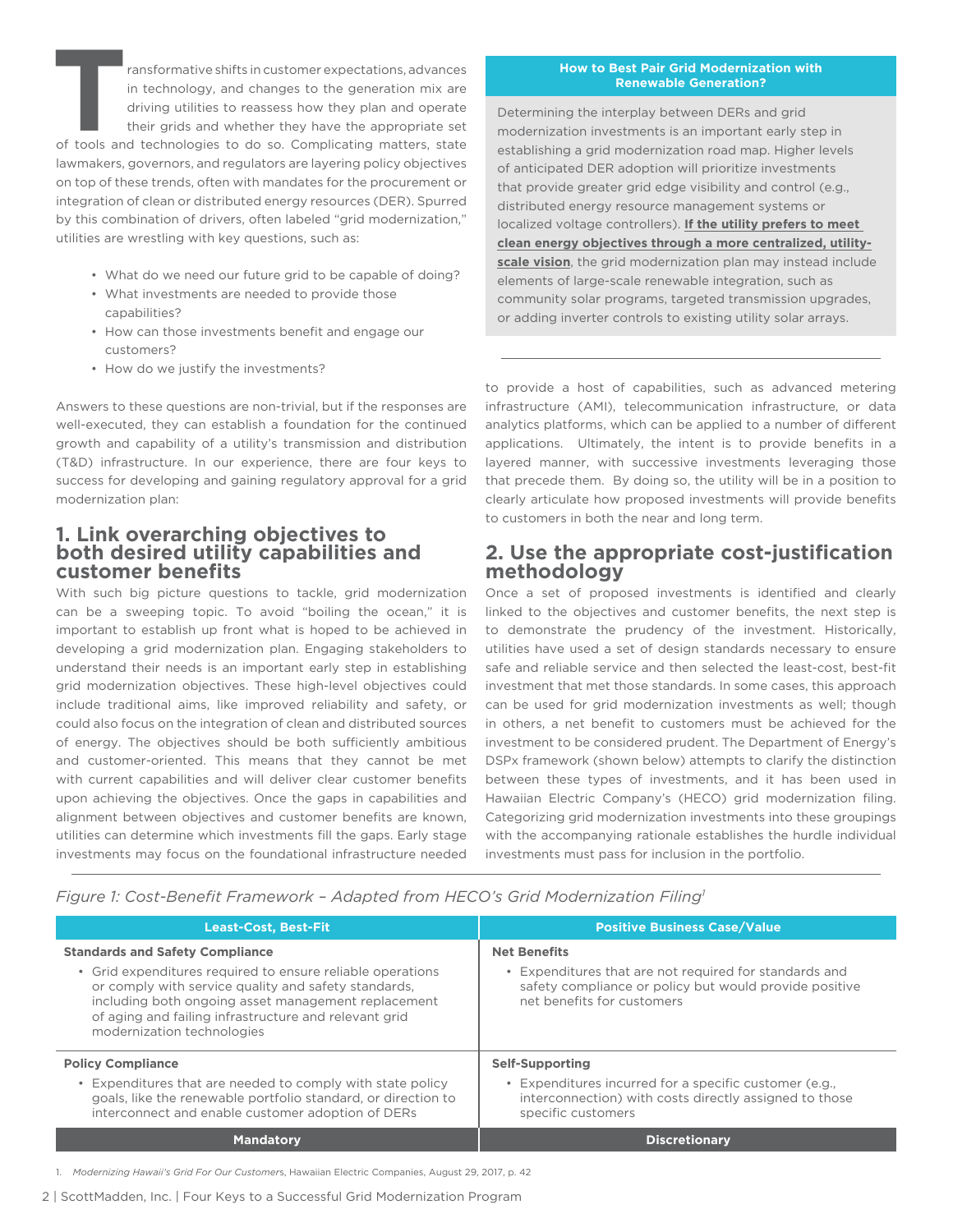# **3. Align the myriad stakeholders**

As a transformative industry trend, grid modernization impacts not only many groups within a utility, but also a wide range of external stakeholders. Starting with an internal utility focus, a natural group to lead a grid modernization initiative is T&D operations and planning groups; however, the effort should also include other teams. Groups like IT, customer operations, research and development, rate design, regulatory strategy, and public affairs will likely be impacted by a grid modernization plan and should contribute their perspectives. This can be accomplished by using cross-functional working teams, an executive steering committee comprised of these groups, or ideally both. Expanding the focus beyond the utility, there are many interested parties in grid modernization efforts, such as DER developers, utility regulators, city and state policy makers, clean energy advocates, and more. This outreach process is often a required component of regulatory-driven grid modernization proceedings, but it should be considered even when it's not mandatory. Sharing early versions of grid modernization plans, soliciting and incorporating feedback, and engaging in a dialogue with these parties can reveal challenges with plans early and in an iterative manner, rather than encountering road blocks at the end of a long and resource-intensive planning process.

#### **4. Define a related data strategy**

An important and often overlooked aspect of a grid modernization initiative is to define an approach for handling the influx of grid data generated by the investments—consider AMI, which typically replaces the monthly meter readings collected through analog infrastructure with up to 105,000 digital readings per year. Transmitting and storing this data is a necessary part of the data strategy, but it is insufficient to utilize the data to the benefit of the utility and the customer. Unlocking the value of the data comes through identifying innovative new uses of the data. Initially, this should focus on harnessing the creativity of the grid modernization initiative team, but it should quickly progress to prioritizing these ideas. Multiple aspects will inform this prioritization, including business and customer value, maturity of the use case in the industry, quality of the data, among others. A three-step process to approach a grid modernization data strategy helps to address the basics first and then builds value from that foundation.

## **Conclusion**

Evolving customer expectations, the availability of new technologies, and increasingly favorable economics and incentives to adopt DERs all contribute to the need for many utilities to adopt some version of a grid modernization plan. Beyond these high-level trends, utilities will have to consider their unique circumstances, which include their current levels of grid automation, relevant policy, stakeholder input, and the stated (or unstated) preferences of their customers. Grid modernization represents a significant opportunity to invest in the latest technologies to deliver customer and grid benefits. However, recent headwinds from regulators in some states have shown that a utility's grid modernization proposals are by no means guaranteed approval. That is why the keys to success described above are more important than ever.

#### **How We Can Help**

ScottMadden has helped our utility clients develop and implement grid modernization road maps. We bring a depth of experience in T&D, grid operations, policy, and strategic planning that can help you develop a strategy and detailed plan tailored to your company. Through years of experience, we can help you tell your story to the regulator and key stakeholders, enabling you to implement the right strategy for you. To learn more about **[grid modernization](https://www.scottmadden.com/topic/grid-modernization/)** or get started on your own **[grid modernization road map](https://www.scottmadden.com/wp-content/uploads/2019/08/ScottMadden_Grid_Modernization_Road-Map.pdf)**, [contact us](https://www.scottmadden.com/contact-us/).

#### *Figure 2: Three-Step Data Strategy Approach*